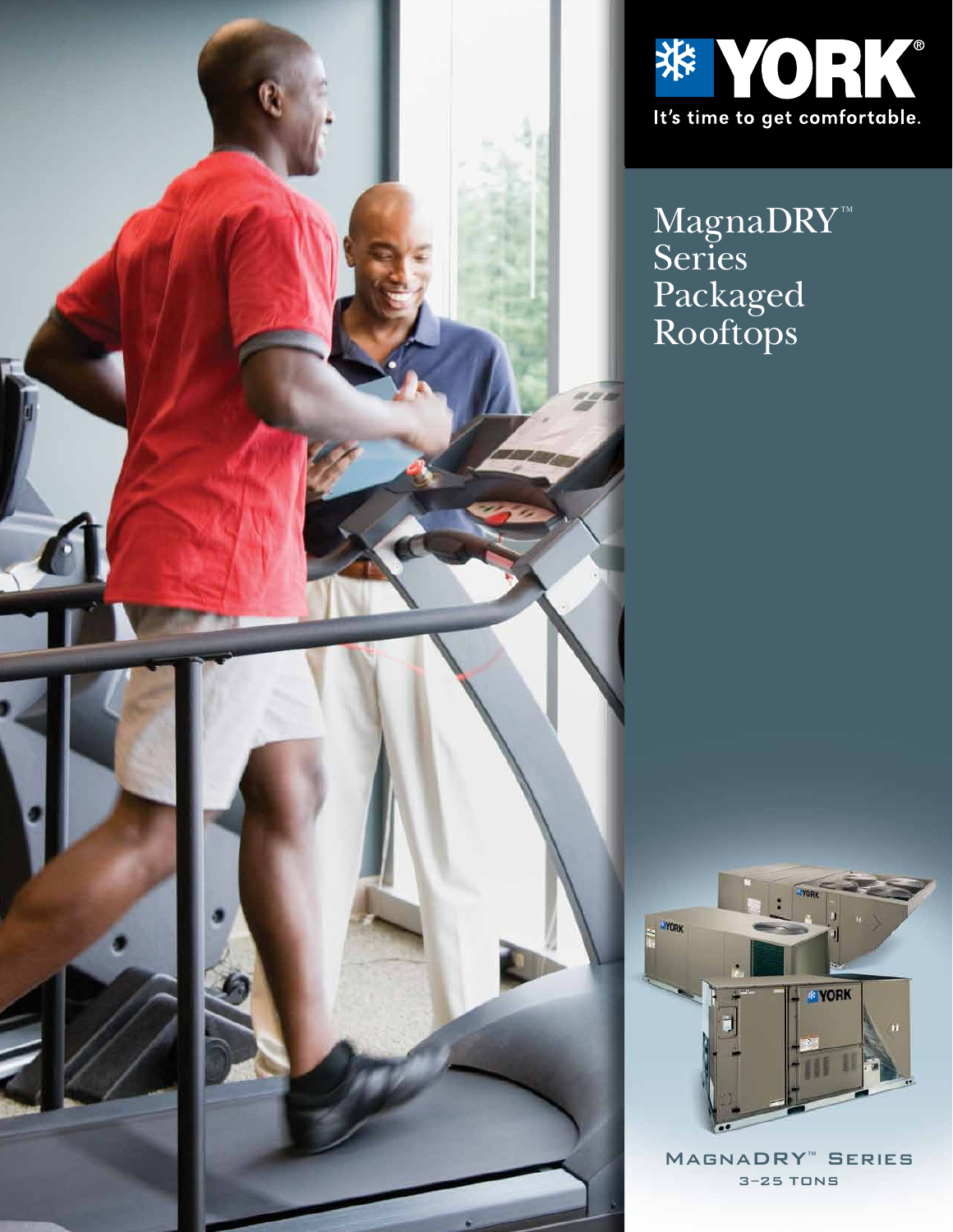

*For many facility owners, a conventional air conditioning system creates a dilemma—you either get the temperature or the humidity level you want, but not both. Now there's one solution to your dilemma. The MagnaDRY™ system from York uses proven technology to provide the temperature and humidity levels you need all in one high-quality, energyeffi cient design.*

#### **Nice place to visit.**

Wouldn't want to stay there. Neither would your customers. Conventional air conditioning systems can't handle conditions when the temperature is moderate, but the humidity is high. In these cave-like conditions, users have only two options, and both are bad. They can either endure uncomfortably high humidity levels with a moderate room temperature, or they can lower the humidity level with the unwanted side effect of the space getting too cold.



#### **Get one answer for both issues: the MagnaDRY™ system.**

Instead of either-or, now you can meet temperature and humidity requirements with MagnaDRY™ reheat series packaged units. Superior to conventional air conditioning dehumidification, MagnaDRY™ units remove moisture and use a reheat mode of operation that doesn't rely on expensive electricity or natural-gas. Because the MagnaDRY™ design can remove moisture without increasing sensible cooling, you can maintain temperatures and humidity within the comfort zone without significant added energy cost.



#### **Protection guaranteed.**

With more than a century of innovation behind our name, you can depend on York for year-round comfort and long-lasting durability. Built for years of trouble-free service and reliable operation, the MagnaDRY™ system is backed by a ten-year limited warranty on the heat exchanger, a five-year warranty on the compressor, and a one-year warranty on all other parts. That's protection you can count on.

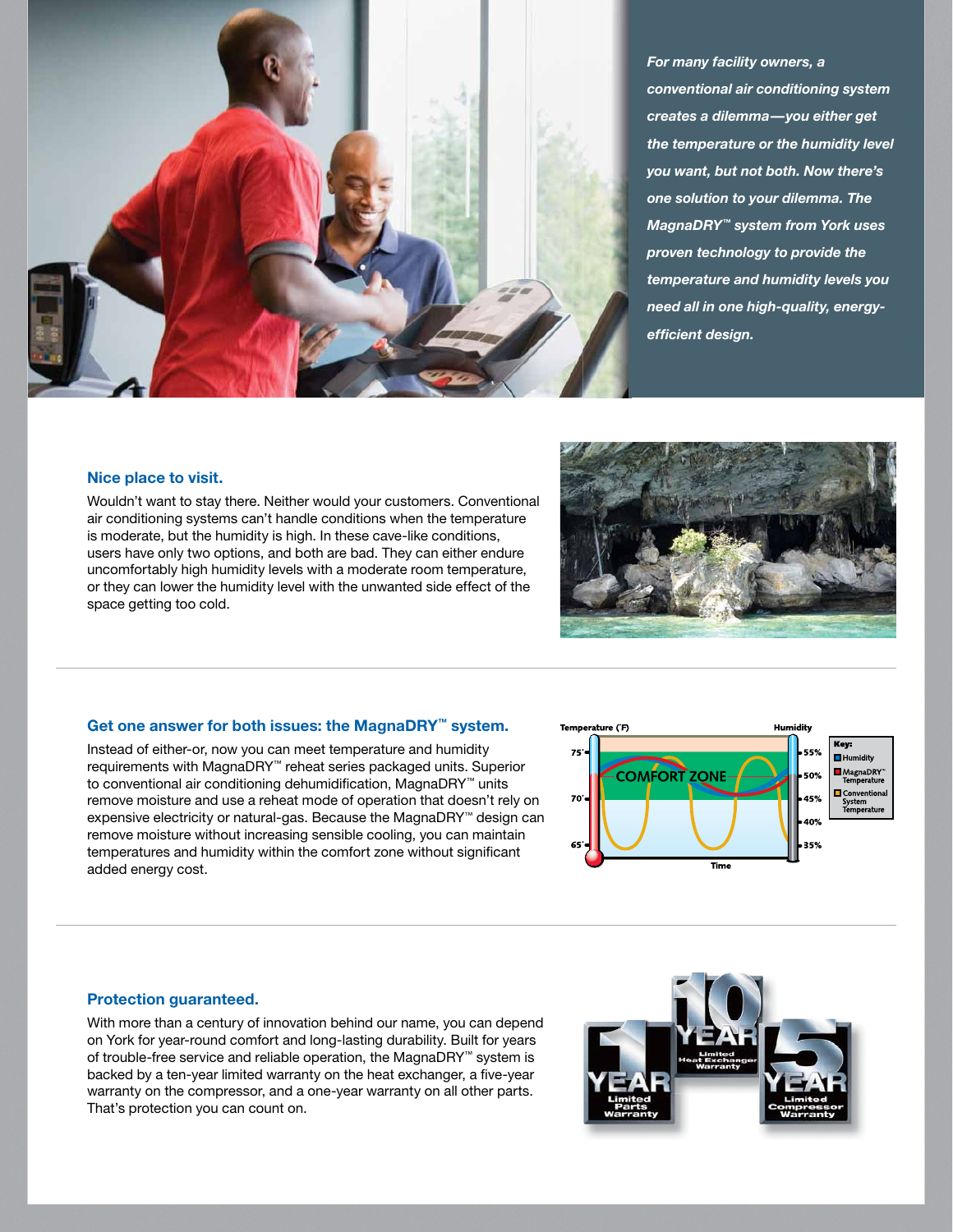# **One MagnaDRY™ solution:**

### **Cost-effective humidity control in jobs that conventional air conditioning can't handle**

Conventional dehumidification systems reheat with natural gas or electricity—methods that aren't acceptable under ASHRAE 90.1 energy standards. But thanks to innovative dehumidification technology, the MagnaDRY™ design meets the ASHRAE 90.1 energy standard. It's the one specification that solves the temperature/humidity problem with an efficient, energy-saving design for a wide range of applications.



## **Banquet halls/buffets**

Lower excessive moisture levels from open food containers and high occupancy loads to keep restaurant windows from fogging.



# **Dentist/doctor office**

Create comfortable humidity levels and avoid window condensation to make the waiting room more pleasant.



# **Printing facility**

Keep production lines going by maintaining proper humidity levels to prevent paper sticking together and to ensure ink dries properly.



# **Supermarket**

Prevent cold cases from fogging up so consumers can see products.

### **Locker room**



# **Food production line**

Maintain proper humidity levels to keep dry food product from clumping in machinery.

Control dampness and odors by removing humidity from body heat and warm showers.

### **Pharmaceutical company**

Maintain product quality and keep ingredients dry by avoiding under- or over-cooling.



### **Art gallery/museum**

Curators can avoid high humidity levels to preserve valuable artwork, artifacts, and other valuable objects sensitive to high humidity levels.



# **Laundromat**



# **Fitness/recreation center**

Remove excess humidity caused by body heat to prevent windows and mirrors from fogging and to minimize odor levels.